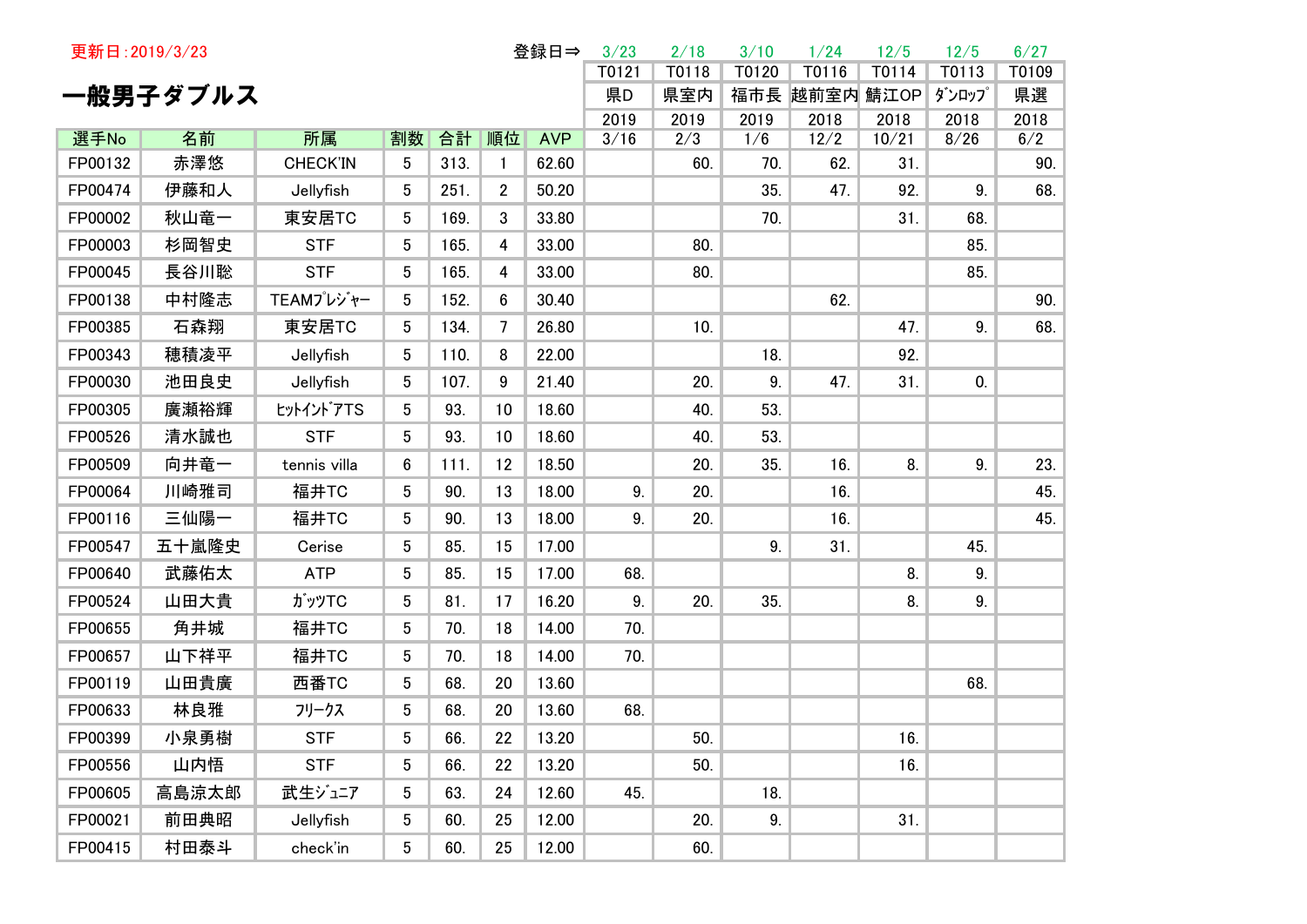| FP00540 | 竹嶋孝介  | LS.S        | 5               | 57. | 27 | 11.40 |                | 10. |     |     | 47. |     |     |
|---------|-------|-------------|-----------------|-----|----|-------|----------------|-----|-----|-----|-----|-----|-----|
| FP00503 | 姉崎智士  | Ship's      | 5               | 55. | 28 | 11.00 |                | 10. |     |     |     | 45. |     |
| FP00630 | 北村彰   | <b>ATP</b>  | 5               | 53. | 29 | 10.60 |                |     |     |     | 8.  | 45. |     |
| FP00645 | 田中一輝  | <b>JTC</b>  | 5               | 49. | 30 | 9.80  |                |     | 18. | 31. |     |     |     |
| FP00341 | 笠井達貴  | <b>ATP</b>  | 5               | 45. | 31 | 9.00  |                |     |     |     |     | 45. |     |
| FP00386 | 佐々木洋  | Ship's      | 5               | 45. | 31 | 9.00  |                |     |     |     |     |     | 45. |
| FP00454 | 西口正剛  | tennisvilla | 5               | 45. | 31 | 9.00  | 45.            |     |     |     |     |     |     |
| FP00603 | 渡辺謙志郎 | 敦賀気比TTC     | 5               | 45. | 31 | 9.00  | 45.            |     |     |     |     |     |     |
| FP00629 | 伊藤尚弘  | TEAMプレジャー   | 5 <sup>5</sup>  | 45. | 31 | 9.00  |                |     |     |     |     |     | 45. |
| FP00654 | 黒瀬公大  | tennisvilla | 5               | 45. | 31 | 9.00  | 45.            |     |     |     |     |     |     |
| FP00099 | 永田天門  | <b>JTC</b>  | 5 <sup>5</sup>  | 40. | 37 | 8.00  | 9 <sub>1</sub> |     |     | 31. |     |     |     |
| FP00557 | 小倉友輔  | Jellyfish   | 5               | 35. | 38 | 7.00  |                |     | 35. |     |     |     |     |
| FP00562 | 長谷川貴彌 | Cerise      | 5               | 35. | 38 | 7.00  | 9 <sub>1</sub> | 10. |     | 16. |     |     |     |
| FP00370 | 永田聡   | TeamWinner  | $5\phantom{.0}$ | 32. | 40 | 6.40  | 9.             |     |     |     |     |     | 23. |
| FP00398 | 柳瀬民人  | 今立T.C       | 5               | 31. | 41 | 6.20  |                |     |     | 31. |     |     |     |
| FP00505 | 谷久美夫  | <b>ATP</b>  | 5               | 25. | 42 | 5.00  | 9 <sub>1</sub> |     |     | 16. |     |     |     |
| FP00007 | 竹下岳志  | 敦賀市役所TC     | 5               | 23. | 43 | 4.60  |                |     |     |     |     |     | 23. |
| FP00048 | 中野仁之  | <b>ATP</b>  | 5               | 23. | 43 | 4.60  |                |     |     |     |     |     | 23. |
| FP00080 | 森田祐貴  | <b>WKTC</b> | 5               | 23. | 43 | 4.60  |                |     |     |     |     |     | 23. |
| FP00082 | 小倉学   | グランチャ       | 5               | 23. | 43 | 4.60  |                |     |     |     |     |     | 23. |
| FP00151 | 八杉竜生  | グランチャ       | 5               | 23. | 43 | 4.60  |                |     |     |     |     |     | 23. |
| FP00367 | 永田大空  | TeamWinner  | 5               | 23. | 43 | 4.60  |                |     |     |     |     |     | 23. |
| FP00489 | 吉岡潤   | Cerise      | 5               | 19. | 49 | 3.80  | 9.             | 10. |     |     |     |     |     |
| FP00498 | 渡辺浩   | Cerise      | 5               | 19. | 49 | 3.80  | 9.             | 10. |     |     |     |     |     |
| FP00004 | 児泉豪   | 虎子浪TC       | 5               | 18. | 51 | 3.60  |                |     | 18. |     |     |     |     |
| FP00058 | 八木健文  | 虎子浪TC       | 5 <sub>5</sub>  | 18. | 51 | 3.60  |                |     | 18. |     |     |     |     |
| FP00559 | 渡部友斗  | Jellyfish   | 5 <sup>5</sup>  | 18. | 51 | 3.60  |                |     | 18. |     |     |     |     |
| FP00401 | 細川哲志  | <b>STF</b>  | 5 <sup>5</sup>  | 16. | 54 | 3.20  |                |     |     |     | 16. |     |     |
| FP00437 | 細川泰志  | <b>STF</b>  | 5 <sup>5</sup>  | 16. | 54 | 3.20  |                |     |     |     | 16. |     |     |
| FP00646 | 松本学   | 三国ポーム       | 5 <sup>5</sup>  | 16. | 54 | 3.20  |                |     |     | 16. |     |     |     |